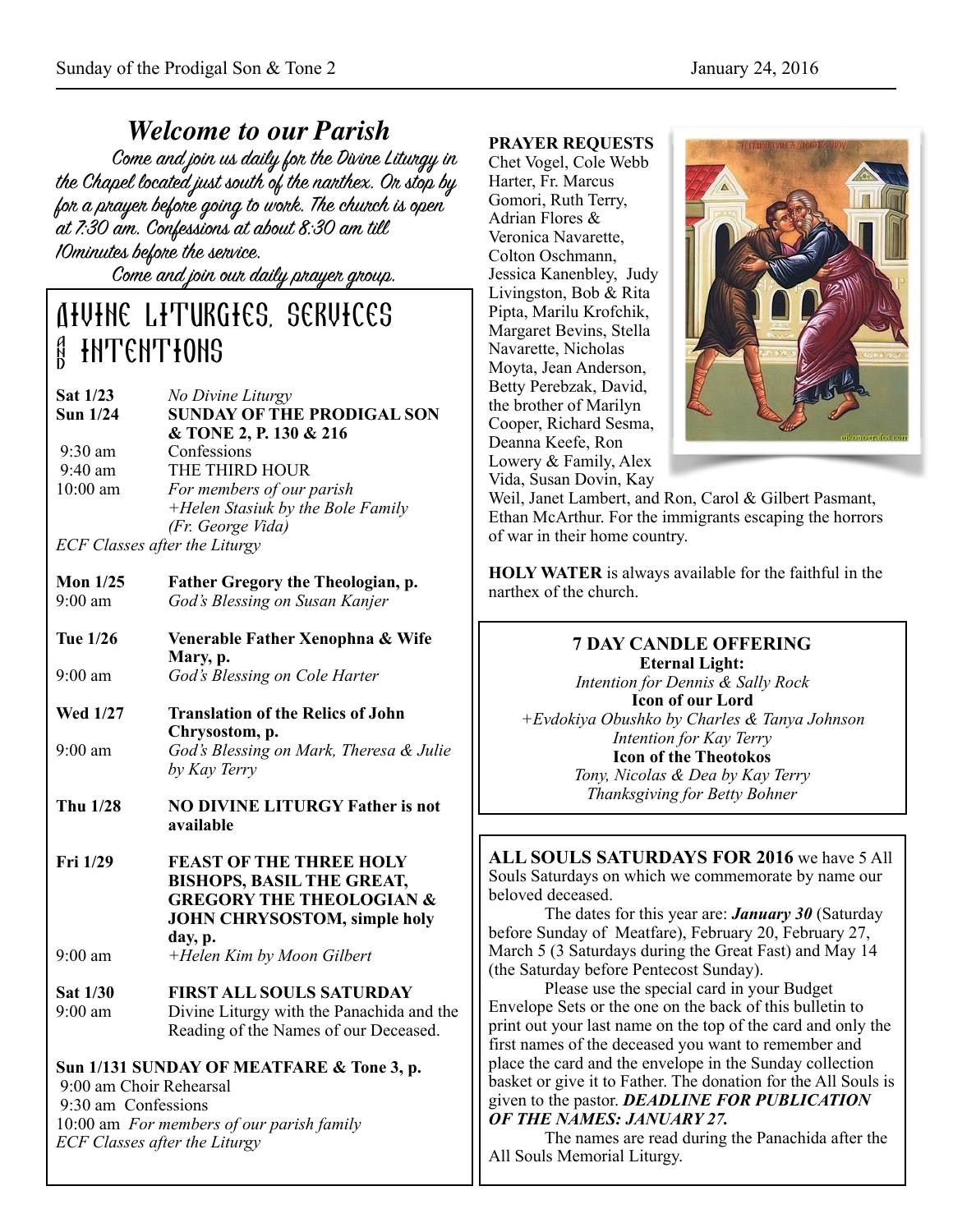#### **FOR YOUR INFORMATION: PARISH ADVISORY BOARD**

Beth Gath, Marya Weil, Jan Washicko, John Sheftic, Bruce Terry, Helen Malinick and Stephen Kopko.

**FINANCIAL BOARD:** Andy Spisak, Stephen Kopko and Robert Erickson.

#### **READERS & REHEARSAL SCHEDULE** *for more*

*information contact Robert Pipta* TODAY 3rd Hour 9:40 am Steve Kopko 1 Corinthians 6: 12-20 1/31/16 REHEARSAL 9:00 - 9:45 am

# **Parish Calendar & Upcoming Events**

**1/27 Wednesday—***deadline for the All Souls List for Publication.*

### **1/30 FIRST ALL SOULS SATURDAY**

9:00 am SaturdayLiturgy with the Reading of the Names of our Deceased (*Did you update your list for remembrance?)*

**1/31 Sunday Parish Advisory** Meeting after the 10:00am Parish Liturgy.

#### **MEETING OF OUR LORD WITH SIMEON & ANNA-Solemn Holy Day**

2/1 Monday 7:30 pm Vesper/Liturgy 2/2 Tuesday 9:00 am Divine Liturgy

#### **2/7 Sunday-FORGIVENESS SUNDAY 50/50 Grand Monthly Raffle Drawing**

### **FIRST DAY OF THE GREAT FAST**

2/8 Monday Strict Fast—no meat of dairy products. 7:30 pm Liturgy of the Presanctified Gifts

### **RELIGIOUS EDUCATION CONGRESS, ANAHEIM,**

**CA. February 26-28** The largest Religious Education Congress will be held at the Anaheim Convention Center.

Our Eparchy will have an exhibitors booth in the Convention Center.

Very Rev. David M. Petras will be a co-presenter with Rt. Rev. Alexei Smith on "The Importance and beauty of the Eastern Catholic Churches". This workshop will be held on Friday, February 26th. In addition to our presence as Eastern Catholics, on Saturday, February 27th at 5:15 pm, Rt. Rev. Aphram Mushe will celebrate the Syriac Divine Liturgy.

**"50/50 Raffle** will run every month with drawings on the 1st of the following month. As usual, every week in January tickets will be sold in the Parish Hall at \$5 each or \$20 for 5 tickets and the drawing will be held the 1st Sunday in February 7th. The only exception is that 50/50 tickets will not be sold during fundraising luncheons. See Anne Voytilla for more information.

**TITHING AND ATTENDANCE REPORT January 17** 

Attendance: Sun: 10:00 am 100 Souls Adult Tithes : \$2,539.00 Youth Tithes: \$8.67 Holy days: \$730.00 Principle Mortgage Reduction: \$15,095.00 Candles: \$159.00 Luncheon/sponsor: \$284.23 Jams & Jellies: \$40.00 Recycling: \$7.80

\*\*Special Thank you to our members who have made special pledges to reduce the principle on our mortgage. Fr. Wes (Eparchial Economus) from the chancery told Father this week that a couple of the parishes that have backed our loan are writing off the loans to help us. We will see this soon. What a blessing.

Thank you for your support and love for our Parish. We accept credit and debit cards by way The Square. Your receipts are e-mailed. We appreciate your comments.

# **Special Petitions for Respect Life**

God, our heavenly Father, Creator of all human life, we adore You and worship You. You create all people in Your image and likeness. May we, Your people, dedicate ourselves to defending the pre-born, the terminally ill, the disabled and all those threatened by the culture of death from all seen and unseen evil, we pray you hear us and have mercy. R. Lord, have mercy.  $(3x)$ 

 God, our heavenly Father, Author of all life, help us to always respect all human life, from conception to natural death. Let your Most Holy Spirit enlighten the minds and open the hearts of those who do not fully respect all human life according to Your will. Reveal Your loving presence to expectant mothers who experience fear, doubt, isolation and confusion. Lighten their burdens. Grant them guidance, reassurance and peace by Your grace, we pray you hear us and have mercy.  $\overline{R}$ . Lord, have mercy.  $(3x)$ 

 We also pray for those who are despondent because of age or illness; especially for those tempted to end their lives; for all who are alone and afraid: for those who sit on death row; for single mothers feeling abandoned by all: that our heavenly Father would grant them the patient endurance to do His will, we pray You, hear us and graciously have mercy. R. Lord, have mercy. (3x)